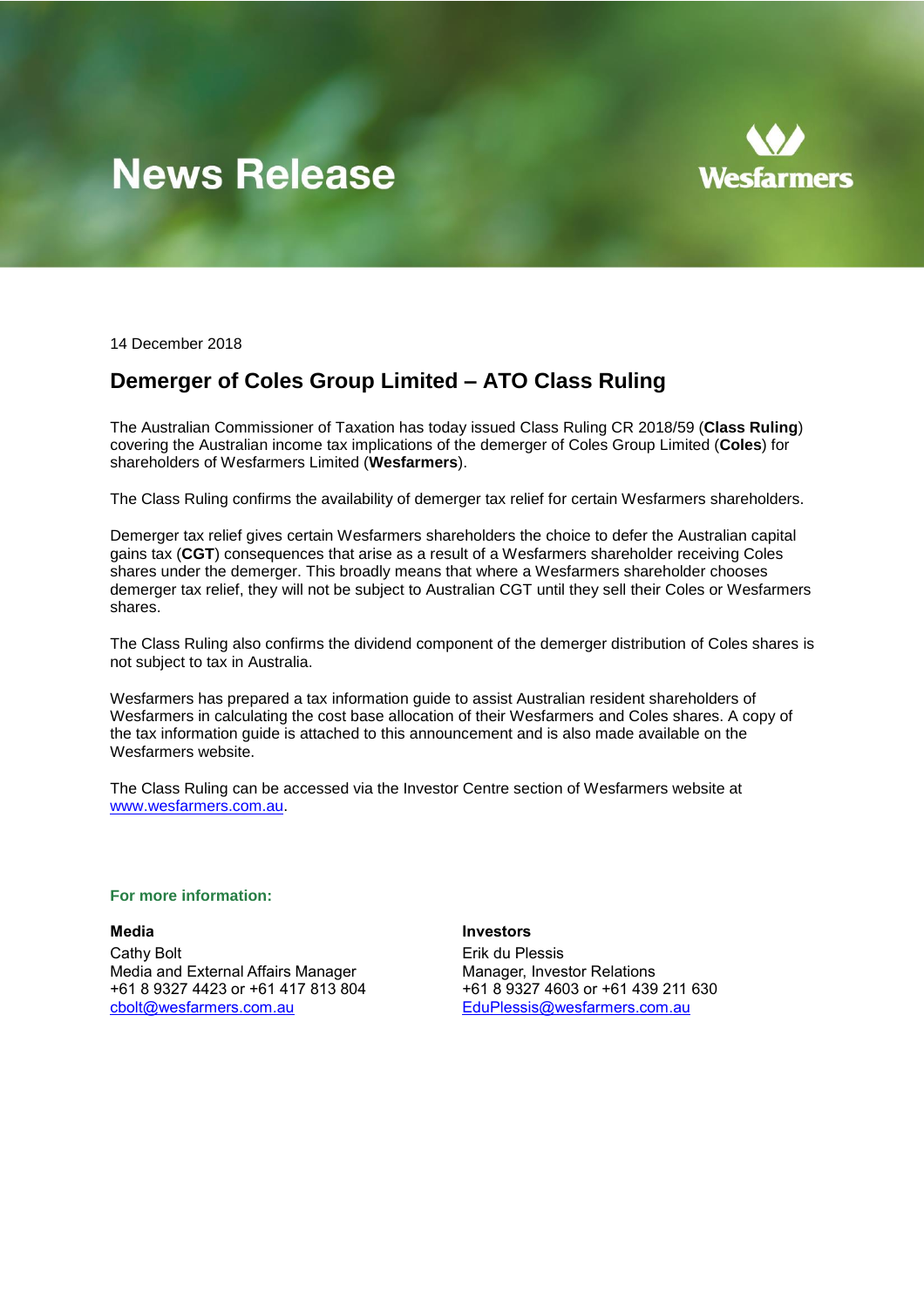

## **Demerger of Coles Group Limited**

## **Tax information guide for Australian resident Wesfarmers shareholders**

Wesfarmers Limited (**Wesfarmers**) completed the demerger of Coles Group Limited (**Coles**) on 28 November 2018.

A general guide to the Australian tax implications of the demerger is contained within Section 5 of the scheme booklet. The scheme booklet was previously sent to shareholders and is available on the Wesfarmers website at [www.wesfarmers.com.au.](http://www.wesfarmers.com.au/) As indicated in the scheme booklet, it is recommended that all Wesfarmers shareholders consult with a professional tax advisor regarding the taxation implications of participating in the demerger given the particular circumstances that apply to them.

The purpose of this tax information guide is to set out how an Australian resident shareholder of Wesfarmers (**Wesfarmers shareholders**) should allocate the capital gains tax (**CGT**) cost base of their Wesfarmers shares between their Wesfarmers and Coles shares.

The tax implications of the demerger may vary for Wesfarmers employee shareholders who hold their Wesfarmers shares within a Wesfarmers employee share plan trust. Wesfarmers will be providing separate guidance to employees in due course.

As part of the demerger, Wesfarmers applied to the Australian Commissioner of Taxation (**Commissioner**) for a class ruling confirming certain income tax implications of the demerger for certain Wesfarmers shareholders. The Commissioner issued Class Ruling CR 2018/59 (**Class Ruling**), in accordance with the application made by Wesfarmers. A copy of the Class Ruling is available on the Wesfarmers website at [www.wesfarmers.com.au.](http://www.wesfarmers.com.au/)

## **CGT cost base allocation calculation**

#### *Wesfarmers shareholders who hold post-CGT shares*

Wesfarmers shareholders who acquired their Wesfarmers shares on or after 20 September 1985 (**Post-CGT shares**) will be required to apportion the total of the cost bases of their Wesfarmers Post-CGT shares held just before the demerger between:

- the Wesfarmers shares held by the shareholder just after the demerger; and
- the Coles shares distributed to that shareholder.

The apportionment must be done on a reasonable basis having regard to the market values of the Wesfarmers shares and the Coles shares just after the demerger and must be undertaken irrespective of whether a Wesfarmers shareholder chooses to apply demerger tax relief.

In the Class Ruling, the Commissioner confirmed that the cost base apportionment should be based on the volume weighted average prices (**VWAP**) of the Wesfarmers shares and the Coles shares, as traded on the Australian Securities Exchange on a deferred settlement basis over the first five trading days i.e. 21 November 2018 to 27 November 2018 inclusive.

In paragraph 68 of the Class Ruling, the Commissioner accepted the VWAP of the Wesfarmers and Coles shares to be as follows:

| <b>TOTAL</b>               | \$44.4307      | 100.00%                          |
|----------------------------|----------------|----------------------------------|
| Wesfarmers ordinary shares | \$31,5848      | 71.09%                           |
| Coles ordinary shares      | \$12,8459      | 28.91%                           |
|                            | <b>VWAP \$</b> | <b>Relative Market Value (%)</b> |